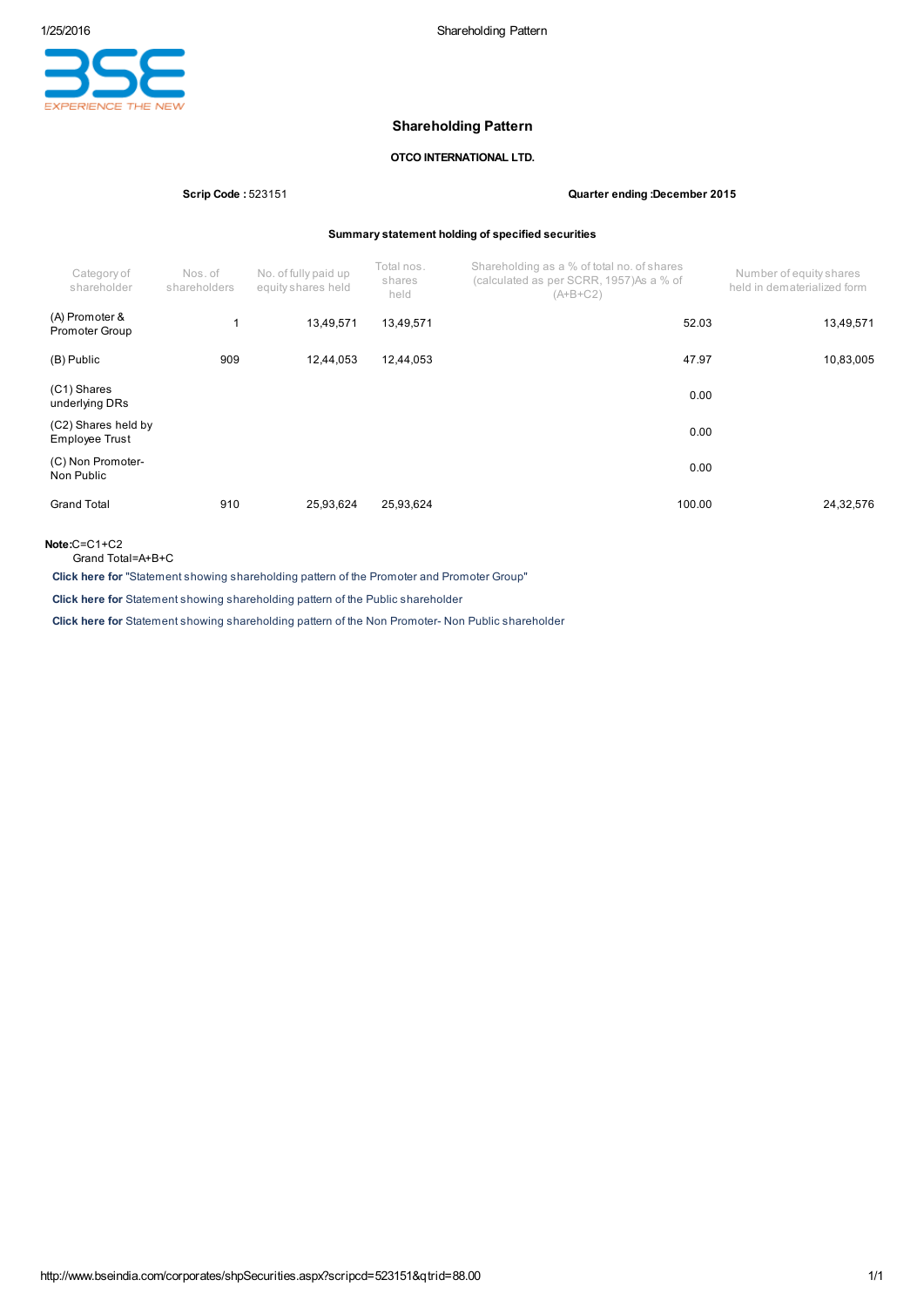

# Shareholding Pattern

## OTCO INTERNATIONAL LTD.

Scrip Code : 523151 Quarter Ending : December 2015

Statement showing shareholding pattern of the Promoter and Promoter Group

| Category of<br>shareholder            | Nos. of<br>shareholders | No. of fully paid up<br>equity shares held | Total nos.<br>shares<br>held | Shareholding as a % of total no. of shares<br>(calculated as per SCRR, 1957)As a % of (A+B+C2) | Number of equity shares<br>held in dematerialized form |
|---------------------------------------|-------------------------|--------------------------------------------|------------------------------|------------------------------------------------------------------------------------------------|--------------------------------------------------------|
| A1) Indian                            |                         |                                            |                              | 0.00                                                                                           |                                                        |
| Individuals/Hindu<br>undivided Family |                         | 13,49,571                                  | 13,49,571                    | 52.03                                                                                          | 13,49,571                                              |
| <b>PRADEEP KUMAR</b><br><b>PANDA</b>  |                         | 13.49.571                                  | 13,49,571                    | 52.03                                                                                          | 13,49,571                                              |
| Sub Total A1                          |                         | 13,49,571                                  | 13,49,571                    | 52.03                                                                                          | 13,49,571                                              |
| A2) Foreign                           |                         |                                            |                              | 0.00                                                                                           |                                                        |
| $A = A1 + A2$                         |                         | 13.49.571                                  | 13.49.571                    | 52.03                                                                                          | 13,49,571                                              |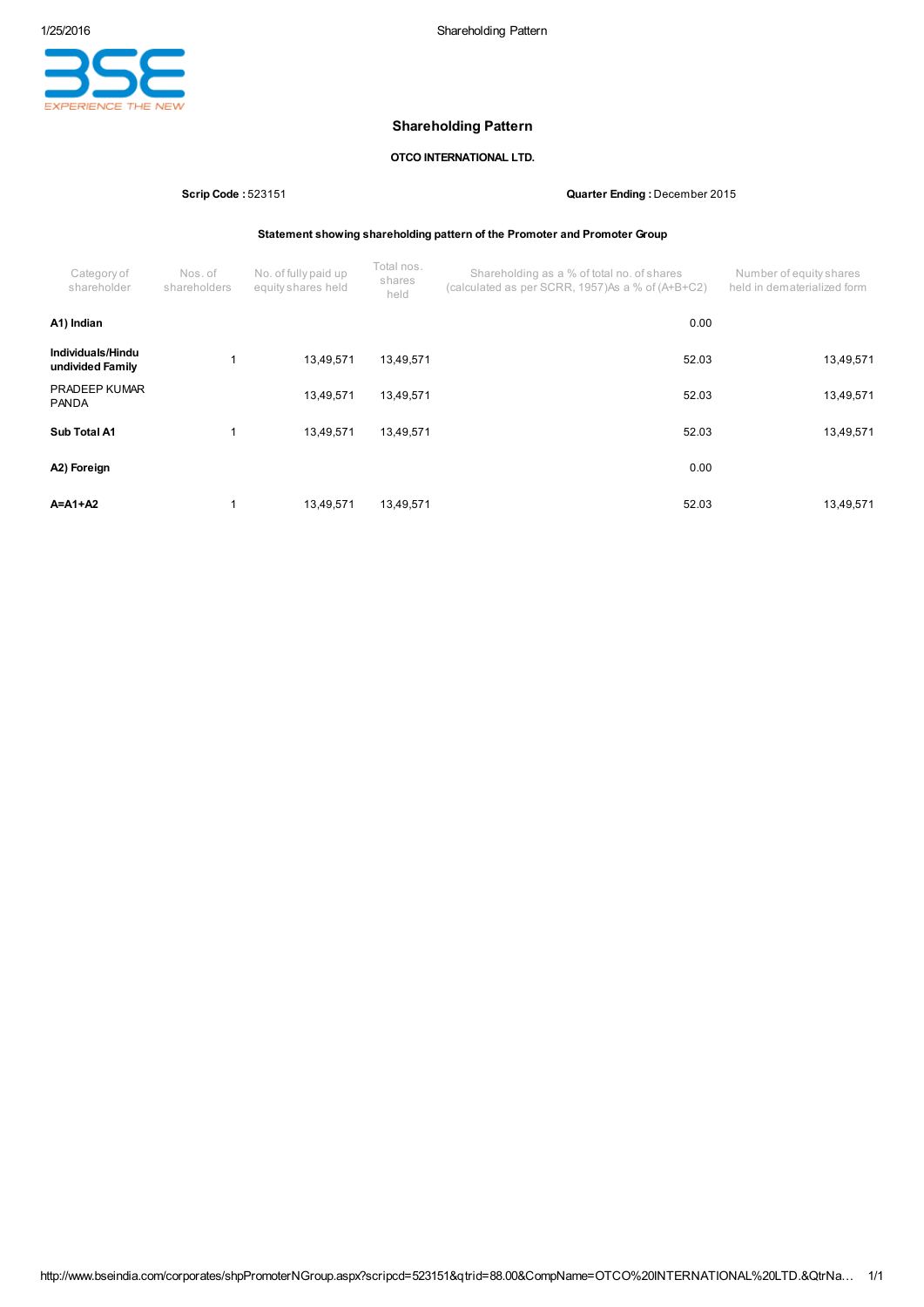

## Shareholding Pattern Public Shareholder

## OTCO INTERNATIONAL LTD.

### Scrip Code : 523151 Quarter ending : December 2015

### Statement showing shareholding pattern of the Public shareholder

| Category & Name of the<br>Shareholders                                    | No. of<br>shareholder | No. of fully paid<br>up equity shares<br>held | Total no.<br>shares<br>held | Shareholding % calculated as<br>per SCRR, 1957 As a % of<br>$(A+B+C2)$ | Number of equity shares held in<br>dematerialized form (Not<br>Applicable) |
|---------------------------------------------------------------------------|-----------------------|-----------------------------------------------|-----------------------------|------------------------------------------------------------------------|----------------------------------------------------------------------------|
| <b>B1)</b> Institutions                                                   | $\pmb{0}$             | 0                                             |                             | 0.00                                                                   |                                                                            |
| <b>B2) Central Government/ State</b><br>Government(s)/ President of India | 0                     | 0                                             |                             | 0.00                                                                   |                                                                            |
| <b>B3) Non-Institutions</b>                                               | 0                     | 0                                             |                             | 0.00                                                                   |                                                                            |
| Individual share capital upto Rs. 2<br>Lacs                               | 835                   | 410877                                        | 4,10,877                    | 15.84                                                                  | 2,55,999                                                                   |
| Individual share capital in excess<br>of Rs. 2 Lacs                       | 17                    | 793811                                        | 7,93,811                    | 30.61                                                                  | 7,93,811                                                                   |
| <b>OTHERS</b>                                                             | 0                     | 45156                                         | 45,156                      | 1.74                                                                   | 45,156                                                                     |
| UMAKANTA PADHI                                                            | 0                     | 39500                                         | 39,500                      | 1.52                                                                   | 39,500                                                                     |
| RAMAKANT PADHI                                                            | 0                     | 39500                                         | 39,500                      | 1.52                                                                   | 39,500                                                                     |
| MANASIRANI AGASTI                                                         | $\mathbf 0$           | 39500                                         | 39,500                      | 1.52                                                                   | 39,500                                                                     |
| SURESH MOHINI PANI                                                        | 0                     | 39510                                         | 39,510                      | 1.52                                                                   | 39,510                                                                     |
| BHARATI PADHI                                                             | 0                     | 39548                                         | 39,548                      | 1.52                                                                   | 39,548                                                                     |
| ANAM CHARAN SAHU                                                          | 0                     | 49000                                         | 49,000                      | 1.89                                                                   | 49,000                                                                     |
| <b>WALME GURI MARAK</b>                                                   | 0                     | 49000                                         | 49,000                      | 1.89                                                                   | 49,000                                                                     |
| NIRANJAN BEHERA                                                           | 0                     | 49000                                         | 49,000                      | 1.89                                                                   | 49,000                                                                     |
| BAPPA DITAYA PARIDA                                                       | 0                     | 49000                                         | 49,000                      | 1.89                                                                   | 49,000                                                                     |
| RAMESH CHANDRA SAHU                                                       | 0                     | 49000                                         | 49,000                      | 1.89                                                                   | 49,000                                                                     |
| PRABHUDAYAL SENAPATI                                                      | $\mathbf 0$           | 49000                                         | 49,000                      | 1.89                                                                   | 49,000                                                                     |
| PADMAJA MISHRA                                                            | 0                     | 49625                                         | 49,625                      | 1.91                                                                   | 49,625                                                                     |
| DAMODAR TRIBEDI                                                           | 0                     | 61578                                         | 61,578                      | 2.37                                                                   | 61,578                                                                     |
| ASHIMA CHAKRABORTY                                                        | 0                     | 70894                                         | 70,894                      | 2.73                                                                   | 70,894                                                                     |
| <b>MALATILATA SAHOO</b>                                                   | 0                     | 75000                                         | 75,000                      | 2.89                                                                   | 75,000                                                                     |
| Any Other (specify)                                                       | 57                    | 39365                                         | 39,365                      | 1.52                                                                   | 33,195                                                                     |
| Sub Total B3                                                              | 909                   | 1244053                                       | 12,44,053                   | 47.97                                                                  | 10,83,005                                                                  |
| B=B1+B2+B3                                                                | 909                   | 1244053                                       | 12,44,053                   | 47.97                                                                  | 10,83,005                                                                  |

Details of the shareholders acting as persons in Concert including their Shareholding (No. and %):

Details of Shares which remain unclaimed may be given hear along with details such as number of shareholders, outstanding shares held in demat/unclaimed suspense account, voting rights which are frozen etc.

### Note

(1) PAN would not be displayed on website of Stock Exchange(s).

(2) The above format needs to disclose name of all holders holding more than 1% of total number of shares

(3) W.r.t. the information pertaining to Depository Receipts, the same may be disclosed in the respective columns to the extent information available,.